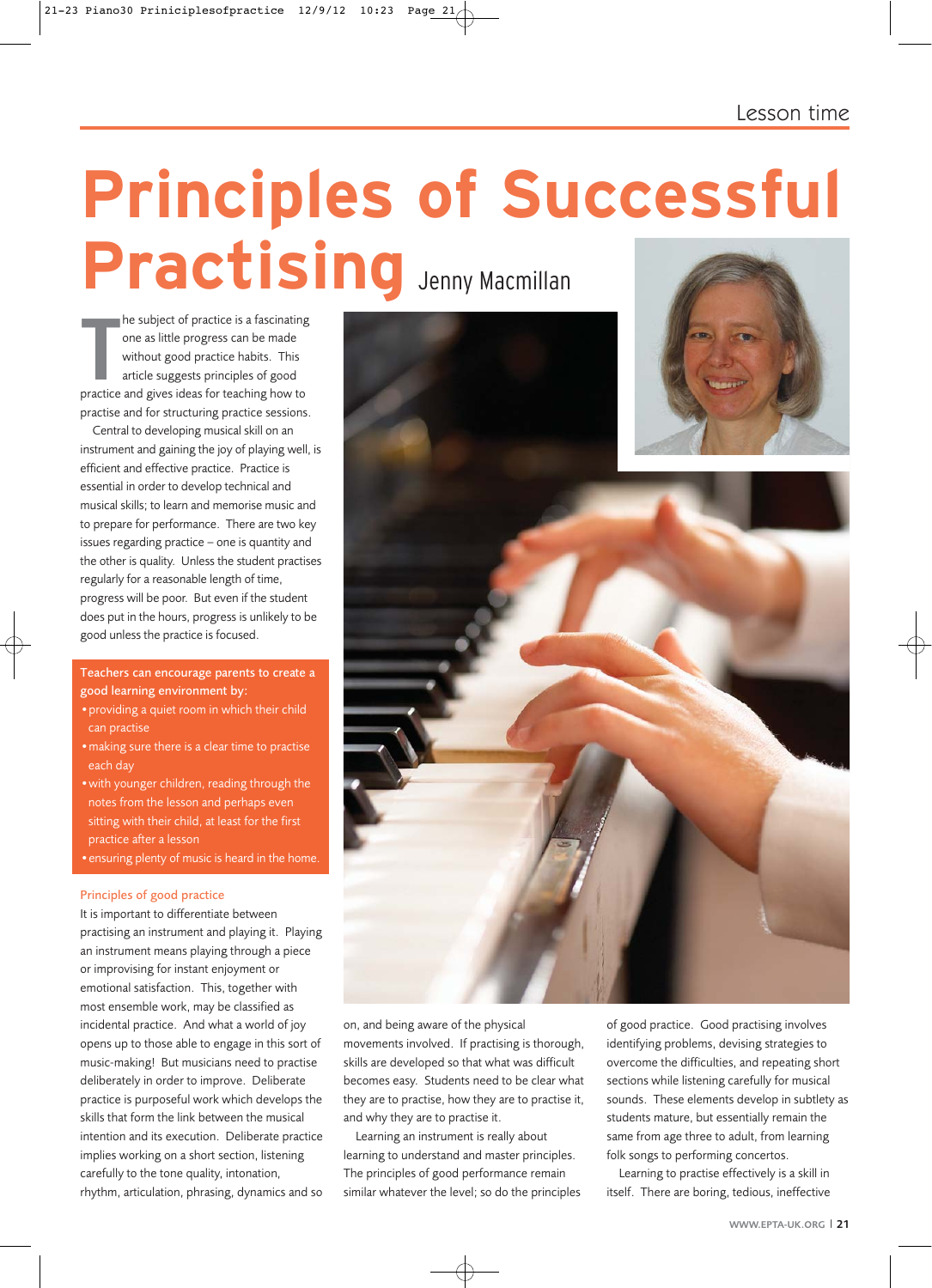# Lesson time

ways of practising, and there are challenging, varied and efficient ways of practising. Often it is not easy for the student to devise effective practice strategies to overcome technical and musical problems. The effectiveness of our teaching depends a great deal on how convincingly we can communicate useful practice strategies.

In this diagram I've tried to show that good practice leads to progress, progress leads to personal satisfaction and appreciation from others: this motivates students, and so they practise more:



The ultimate aim of the music teacher is to enable students to become independent. Instilling good practice habits is an excellent start.

#### Teaching how to practise

I estimate that the ratio of practice time to lesson time is, on average, about 5:1, so a fair proportion of each lesson should, ideally, be devoted to the matter of practice. This time might consist of a demonstration of practice techniques, verbal discussion about how to approach practice, and role reversal whereby the student becomes teacher and explains how a specific piece or exercise might be approached. The way students practise is influenced more by what teachers do in the lesson; for instance, by demonstrating a technique or getting a student to try a particular approach, than by what they say. A Chinese proverb says:

## Tell me and I'll forget, Show me and I may remember, Involve me and I'll understand. Confucius

Some teachers may ask their students, after hearing a piece in lesson, "Tell me what you thought was good about your performance" which immediately encourages students to

think positively before discussing areas for improvement. Others may ask "How do you practise that?" which is the question students ought constantly to be asking themselves during their practice sessions.

It is important that the student understands the reason for practising a certain passage in a certain way – it is more motivating to practise towards a known goal. It is very helpful if the student can leave the lesson knowing that there is one main point to be worked on during the week. This may be posture; it may be an improvement in tone; it may be the performance of slurs or staccato notes; or it may be a musical issue such as how to shape phrases. Whatever the point, students need to understand that it should be applied, wherever possible, to every piece or scale or exercise currently being studied. The point should be emphasised through repetition of the task in the lesson.

Teachers need to ensure their students see the connection between practice and progress. Good practice needs to be rewarded, encouraged, discussed and never taken for granted.

#### Varied practice

The notion of varied practice is an interesting and productive one. Doris da Costa believes that students will get more out of their practice if they are allowed to choose some interesting ways to practise from a list supplied by their teacher, rather than just routine repetitions. In her experiment, students were allowed to choose to practise either on a conventional scheme of breaking down their music into short phrases and performing a required number of repetitions of each, or else choosing five novel ways of approaching the music. The fifth choice was always to play the section from memory; for the other four the selection might include:

•playing the whole phrase piano •playing the whole phrase forte •playing a crescendo through each phrase •playing a diminuendo through each phrase •playing the phrase legato •playing the phrase staccato •changing the mood of the phrase •playing the phrase as a question •playing the rhythm of the phrase on one note only.

At the end of the experiment, those who

had opted for the varied practice reported that they had enjoyed their practice more, were able to play more fluently, learned their music faster, improved their technique and were better at memorising.

#### Developing listening skills

A pre-requisite for efficient practice is an honest and objective ear. Without good listening skills, practice can be fruitless. It is easy to hear what you hope to hear, rather than what you actually play. A useful test is to record your playing and listen to the recording critically. If the recording is different from what you imagine, more careful listening needs to be done during practice. It is interesting to experiment with different qualities of sound, exaggerated dynamic levels and various ways of shaping phrases, to produce different moods and character in the piece.

Practising away from an instrument – practising in your head, mental practice – helps develop inner hearing. In your imagination, with no technical problems to confront, you can create and hear the most musical performance possible, which can then influence your performance when at an instrument.

Listening skills are also developed by playing or singing in ensembles, when your own instrument or voice must blend with the others. Listening to fine performances of wonderful music awakens sensitivity to the subtleties of beautiful sound.

#### Structuring practice sessions

Frequency of practice needs to be discussed with students, and with parents of young children. Skills developed regularly over a long period of time are retained better than skills developed within a short time period. Regular short practice sessions are generally more effective than fewer longer ones, the ideal length varying with the age and skill of the musician. Frequent, short practices are best for short, simple tasks and for younger pupils, but longer practice sessions are required for more complex tasks. But when practising for long sessions, it is important to take periodic breaks.

If possible, it is good to do the bulk of the serious practice in the morning when one is fresh. One regime would be to start with technique (warm-ups, scales, arpeggios, exercises and/or studies), followed by sight reading, and continue with detailed work on